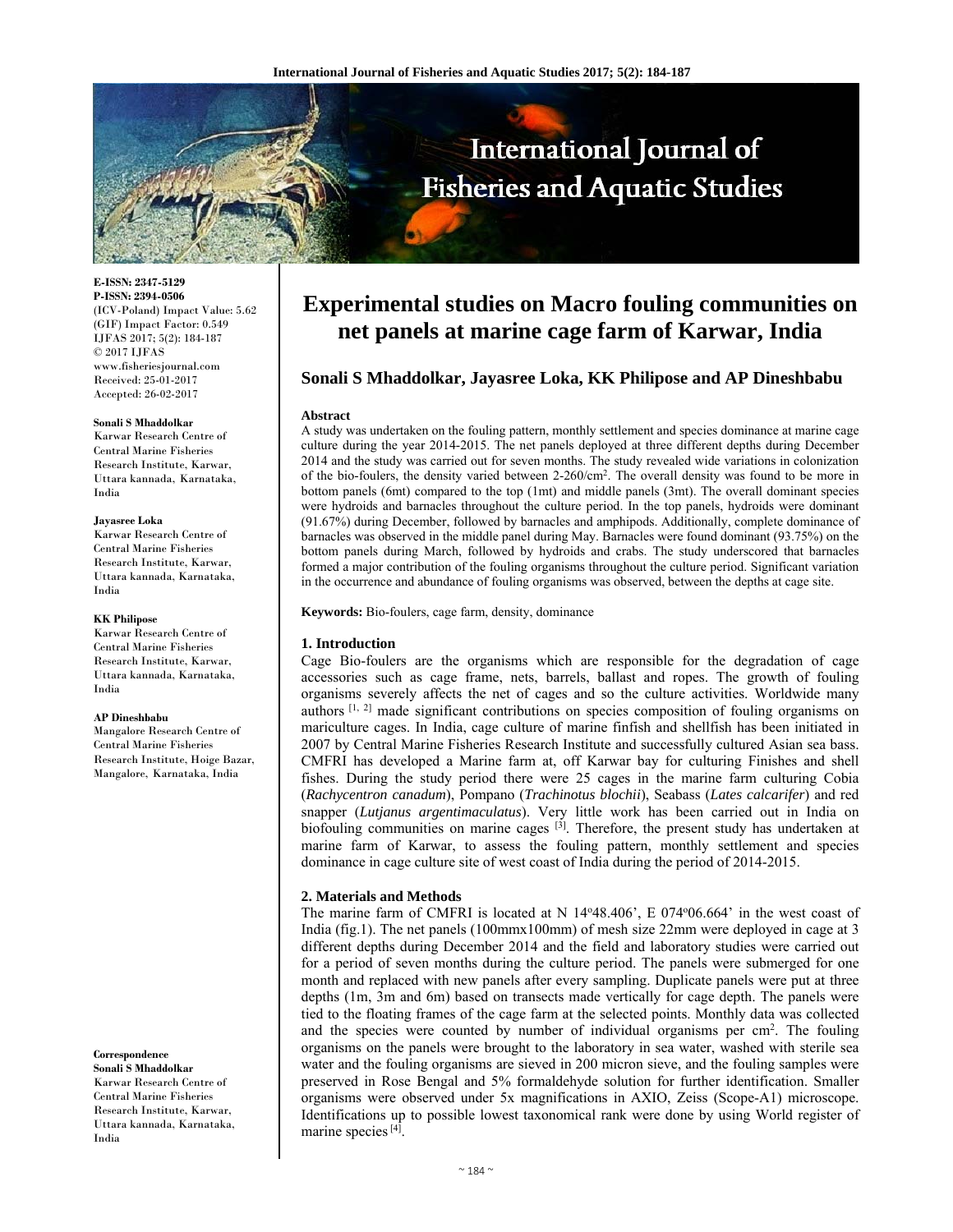

**Fig 1:** Marine cage farm at Karwar, west coast of India

### **3. Results and discussion:**

Totally 7 phyla were found on the cage panel nets, viz. Porifera, Coelenterata, Mollusca, Annelida, Arthropoda, Echinodermata, Chordata. A total of 21 macrofouling organisms were identified from the marine cage farm during the study period (Table 1).This number is similar to the earlier literature of fouling communities on net panel in Norwegian fish farm [5] where as 28 species were identified during sevenmonths period at 3 different depths.

**Table 1:** Macro-fouling organisms identified from the marine cage farm

| <b>Macrofouling</b><br>organisms | <b>Species identified</b>                                                                                    | Phylum        |
|----------------------------------|--------------------------------------------------------------------------------------------------------------|---------------|
| <b>Bryozoans</b>                 | Bugula neritina                                                                                              | Bryozoa       |
| Hydroids                         | Obelia sp.                                                                                                   | Coelentrata   |
| Sea anemone                      | Bunodosoma sp.                                                                                               | Cnidaria      |
| Gastropod                        | Oliva inspidula                                                                                              | Mollusca      |
| Green mussel                     | Perna viridis                                                                                                | Mollusca      |
| Modiolus                         | Modiolus sp.                                                                                                 | Mollusca      |
| Oyster                           | Crassostrea madrasensis,<br>Saccostrea cucullata                                                             | Mollusca      |
| Polychaete worms                 | <i>Platynereis</i> sp.                                                                                       | Annelida      |
| Flat worm                        | Leptoplana sp.                                                                                               | Annelida      |
| Amphipod                         | Hyperia sp.<br>Caprella sp.                                                                                  | Arthropoda    |
| <b>Barnacles</b>                 | Balanus sp.                                                                                                  | Arthropoda    |
| Crabs                            | Grapsus albolineatus,<br>Schizophrys aspera,<br>Ozius rugulosus,<br>Medaeus granulosus,<br>Plagusia squamosa | Arthropoda    |
| Isopods                          | Idotea sp.                                                                                                   | Arthropoda    |
| Sea urchin                       | Stomopneustes variolaris                                                                                     | Echinodermata |
| Ascidia                          | Ascidia sp.                                                                                                  | Chordata      |

Among the fouling organisms recorded during the study period, amphipods, barnacles, crabs, gastropods, hydroids, modiolus, polychaete worms and sea urchin were found to be common from all the three depths. It was found that barnacles dominated in the middle and bottom panels whereas, hydroids dominated the top panels.



**Fig 2:** Showing the Macro fouling organisms recorded from the panels of 3 depths in marine farm.

Hydroids were abundant during in December and January months in all the three panels, earlier studies of fouling showed that there are serious problems of fouling of hydroid dominance on culture nets from the month of July to November in Norwegian waters [6, 7, 5]. Carl [6] reported that according to survey conducted by him, fouling colonisation showed a shift starting from top to bottom and bottom to top. In the present Investigation, most of the organisms recorded in the fouling communities are sediment dwelling and rock dwelling communities and this could be due to the sheltered rocky environment where the marine farm is situated. The similar results were obtained in the earlier works [5] in the Norwegian waters.

#### **3.1 Top Penal (1mt)**

On the top panel, a total of 15 macro-fouling organisms viz., amphipods, ascidians, barnacles, gastropods, green mussels, bryozoans, hydroids, crabs, isopods, modiolus, oysters, flatworms, polychaetes, sea anemone and sea urchins were recorded during the culture period. Month wise percentage of dominant species was recorded (Fig.3.). Overall, hydroids (31.56%) were found to be the dominant species on the top panels followed by barnacles 29.74% dominated during March, May, June, and July. Sea anemones were least dominant species on the top penal. The highest percentage was of hydroids (91.67%) in the month of December followed by barnacles (83%) in July and amphipods (70%) in February.



**Fig 3:** Showing the percentage of macrofouling organisms on the top penal.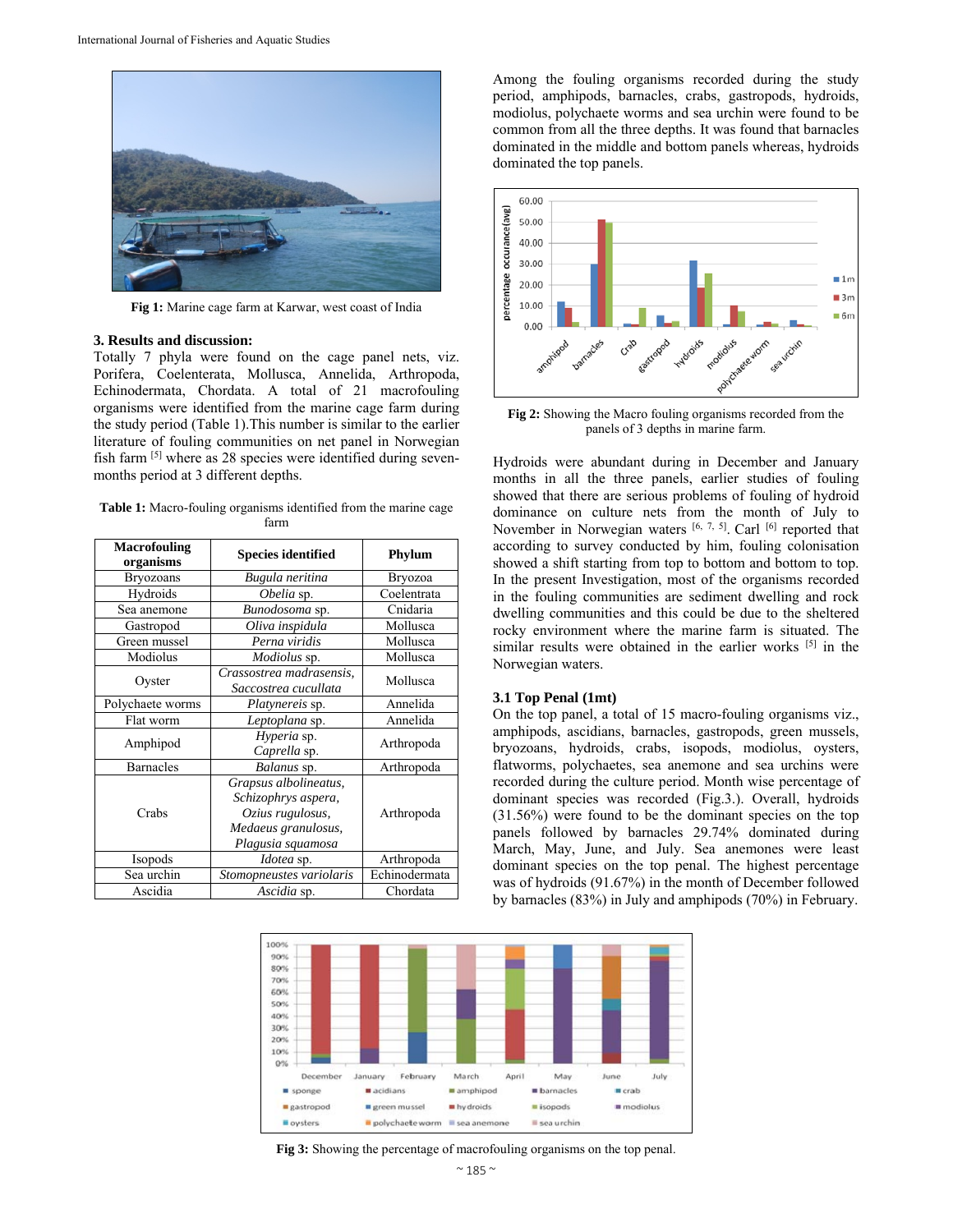## **3.2 Middle Panel (3mt)**

In the middle panel, 13 macro fouling organisms namely amphipods, barnacles, crabs, sponge, gastropods, hydroids, flat worms, caprellids, green mussel, modiolus, polychaete worms, sea urchin and bryozoans were recorded. Monthly panel study showed barnacles as the most dominant group on the panel (50.48%) (Fig.4.). In the middle panel, Barnacles were present throughout the period of study with a complete dominance during the month of May.



**Fig 4:** Percentage of Macrofouling organisms on the middle panel.

### **3.3. Bottom Panel (6mt)**

In the bottom panel, a total of 9 macrofouling organisms were recorded viz., amphipods, barnacles, gastropods, crabs, hydroids, modiolus, polychaete worms, isopods and sea urchin. Month wise percentage of dominant species was recorded and (Fig.5.) found barnacles throughout the culture period except in the month of February with a peak of 93.75% during March. Lowest percentage was of sea urchin that is (3.13%) which was only found during April. Overall barnacles were abundant (49.63%) followed by hydroids (25.41%). The sea urchin was recorded as the least dominant with 0.39% occurrence.



**Fig 5:** Showing the percentage of Macrofouling organisms on the bottom panel.

The present investigation showed that the overall percentage of fouling with barnacles and hydroids was 29.74%, 51.25%, 49.63% and 31.56%, 18.58%, 25.41% on top, middle and bottom panels respectively. The density of bio-foulers varied between 2-260/cm<sup>2</sup>. It was reported that regular cleaning of nets can prevent the early stages of bio-fouling succession, mainly the first bio-fouling colonisers like Hydroid  $[7, 8, 9]$  in marine cage farms. It was found that there is a significant variation in the occurrence of species between three depths (*p*<0.05). Earlier reports also showed a significant variation in the assemblage of fouling organisms on the net panels with

the depth  $[10, 11, 6]$ . This variation can be because of many factors such as temperature, salinity, light intensity, nutrient availability, dissolved oxygen conditions and current of the water [5]. Jennifer [12] studied succession development of fouling communities on open ocean aquaculture fish cages in the western Gulf of Maine, USA. It was observed that the hydroids were dominated in the early months of culture during the present investigation. Blocher, [14, 13] and Jemimah EK [5] also recorded that Hydroids dominated in early months which was latter replaced by barnacles.

Barnacles are reported to breed round the year [15, 16] and